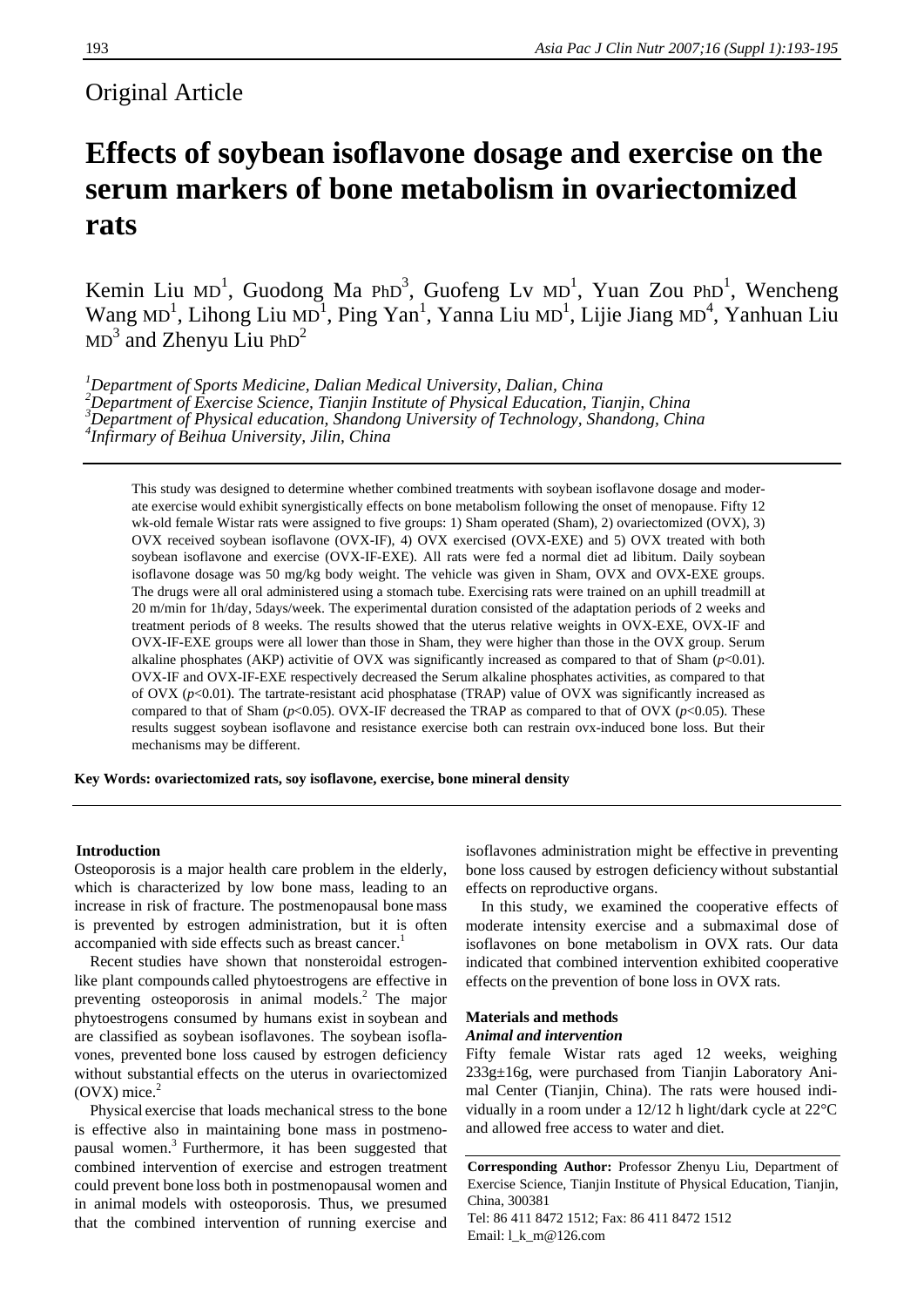The animals were either sham or ovariectomy operated within two weeks after arrival, and rando and randomly divided into five groups on the basis of body weight: Sham (sham,  $n = 10$ ), OVX-control (OVX,  $n = 10$ ), exercise training (OVX-EXE,  $n = 10$ ), isoflavones administration (OVX-IF,  $n = 10$ ) and combined isoflavones and exercise (OVX-EXE-IF,  $n = 10$ ). Soybean isoflavone (Harbin high-tech Corp., Heilongjiang, China) dosage was 50 mg/kg body weight. The vehicle was given in Sham, OVX and OVX-EXE groups. The drugs were all oral administered using a stomach tube 4 days after surgery. The Ex regimen consisted of daily running on a treadmill (Tianjin Institute of Physical Education. Tianjin, China) for 60 minutes/day at 20m/minute up a  $5^{\circ}$  slope. Eight weeks after the start of intervention, the rats were killed and the weight of uterus was measured. Blood (20ml) was drown from the abdominal aorta for the measurement of serum alkaline phosphatase (AKP), tartrate-resistant acid phosphatase (TRAP) and bone Gla protein (BGP). AKP, TRAP and BGP kits were purchased from the Jiancheng biology Co. (Nankin, China) and the PLA general hospital (Pekin, China), respectively.

Statistical analyses: Data were presented as means  $\pm$ SEM. The significance of the differences was determined by two-way ANOVA. Differences were considered significant at the level of  $p<0.05$ ,  $p<0.01$  and  $p<0.001$ .

### **Results**

## *Change of body weight and uterine weight*

 The five groups of rats started with similar initial mean body weight. The rats in all groups gained weight during a 8-week experimental period. The body weight was significantly higher in the OVX group than those in sham group (*p*<0.01). The uterine weight decreased strikingly in OVX rats  $(p<0.001)$ , indicating that the rats were estrogen deficient. As reported previously,  $E_2$  restored the decreased uterine weight in OVX mice to the same level as that in the sham mice. The uterine relative weight of IF and EXE-IF groups was significantly increased, compared with that of OVX group  $(p<0.01)$ . The combination of isoflavone administration and running exercise did not affect uterine weight either. (Table 1)

#### *Serum analysis*

The AKP and TRAP activities for the OVX group were higher than that for the Sham group significantly (*p*<0.01,  $p$ <0.05). The AKP activities for the IF and EXE-IF **Table 1.** Effects of soybean isoflavone and exercise on the body weight and uterine of ovariectomized rats

| Group              | num-<br>ber | rate of the change<br>of body weight $(\%)$ | uterine relative<br>weight $(\%)$ |  |
|--------------------|-------------|---------------------------------------------|-----------------------------------|--|
| Sham               | 10          | $18.3 + 13.1$                               | $0.169 + 0.041$                   |  |
| OVX                | 10          | $36.4 + 8.7$ <sup>##</sup>                  | # # #<br>$0.028 \pm 0.003$        |  |
| OVX-<br><b>EXE</b> | 10          | $25.1 + 8.1*$                               | $0.037 + 0.006*$                  |  |
| <b>OVX-IF</b>      | 10          | $32.7 + 6.1$                                | $0.045 + 0.011**$                 |  |
| OVX-IF-<br>EXE     | 10          | $24.5 + 9.9*$                               | $0.043 + 0.009**$                 |  |

Note: Compare with Sham,  $\stackrel{\#}{\cdot}$ :  $p < 0.05$ ,  $\stackrel{\#}{\cdot}$   $\stackrel{\#}{\cdot}$   $p < 0.01$ ,  $\stackrel{\#}{\cdot}$   $\stackrel{\#}{\cdot}$   $p <$ 0.001; Compare with OVX, \*: *p*<0.05, \*\*: *p*<0.01, \*\*\*: *p*< 0.001.

groups were lower that for the OVX group  $(p<0.01)$ . Compared with OVX, the TRAP activities for the IF, EXE and EXE-IF groups were all decreased, but that for IF was remarkable  $(p<0.05)$ . The difference of the BGP among all groups was not remarkable. There are no significant serum marker changes in EXE group, as compared to that of OVX. (Table 2)

#### **Discussion**

This study shows that the combined intervention of moderate exercise and the isoflavone administration exhibit cooperative effects on prevention of bone loss in OVX rats. In this study, we used ovariectomized rats with the initial age of 12 weeks as a postmonopausal model. Kalu  $DN<sup>4</sup>$  designated that rats aged 3 months could successfully be used as a mature rat model, because these rats were not only reproductively mature but capable of responding appropriately to sex hormone deficiency and its sequela following ovariectomy. Moreover, the characteristics of the bone loss were mostly similar to those of the aged rat model. The weight of the ovariectomized animals increased rapidly, due to economy resisted the ovariectomized influencing on skeleton. It is a kind of selfprotection, may restrain bone loss in OVX rats partially, but could not prevent it's development.<sup>4</sup> Our study shows the weight of OVX rats was increased remarkably, that illuminated the osteoporosis model was succeed. It was accordant with many reports.<sup>5,6</sup>

**Table 2.** Effects of soybean isoflavone and exercise on the biomarkers of bone metabolism of ovariectomized rats

| group                   | number | $BGP$ ( $ng/ml$ ) | AKP(U/L)           | TRAP(U/L)                  |
|-------------------------|--------|-------------------|--------------------|----------------------------|
| <b>Sham</b>             | 10     | $9.84 + 1.80$     | $16.4 + 2.94$      | $4.39 \pm 0.88$            |
| OVX                     | 10     | $9.08 \pm 1.49$   | $23.2 \pm 3.57$ ## | $6.71 + 0.92$ <sup>#</sup> |
| <b>OVX-EXE</b>          | 10     | $7.88 \pm 1.27$   | $24.7 \pm 4.09$    | $5.14 + 1.13$              |
| OVX-IF                  | 10     | $10.5 + 2.14$     | $17.1 + 3.63**$    | $4.44+0.90*$               |
| $Ovx-IF-$<br><b>EXE</b> | 10     | $8.10 \pm 1.06$   | $17.9 + 4.50**$    | $5.03 \pm 1.61$            |

Note: Compare with Sham,  $*$ :  $P < 0.05$ ,  $**$ :  $P < 0.01$ ,  $**$ :  $P < 0.001$ ; Compare with OVX,  $*$ :  $P < 0.05$ ,  $**$ :  $P < 0.01$ ,  $**$ :  $P < 0.001$ . AKP: serum alkaline phosphates; BGP: bone Gla protein; TRAP: tartrate-resistant acid phosphatase